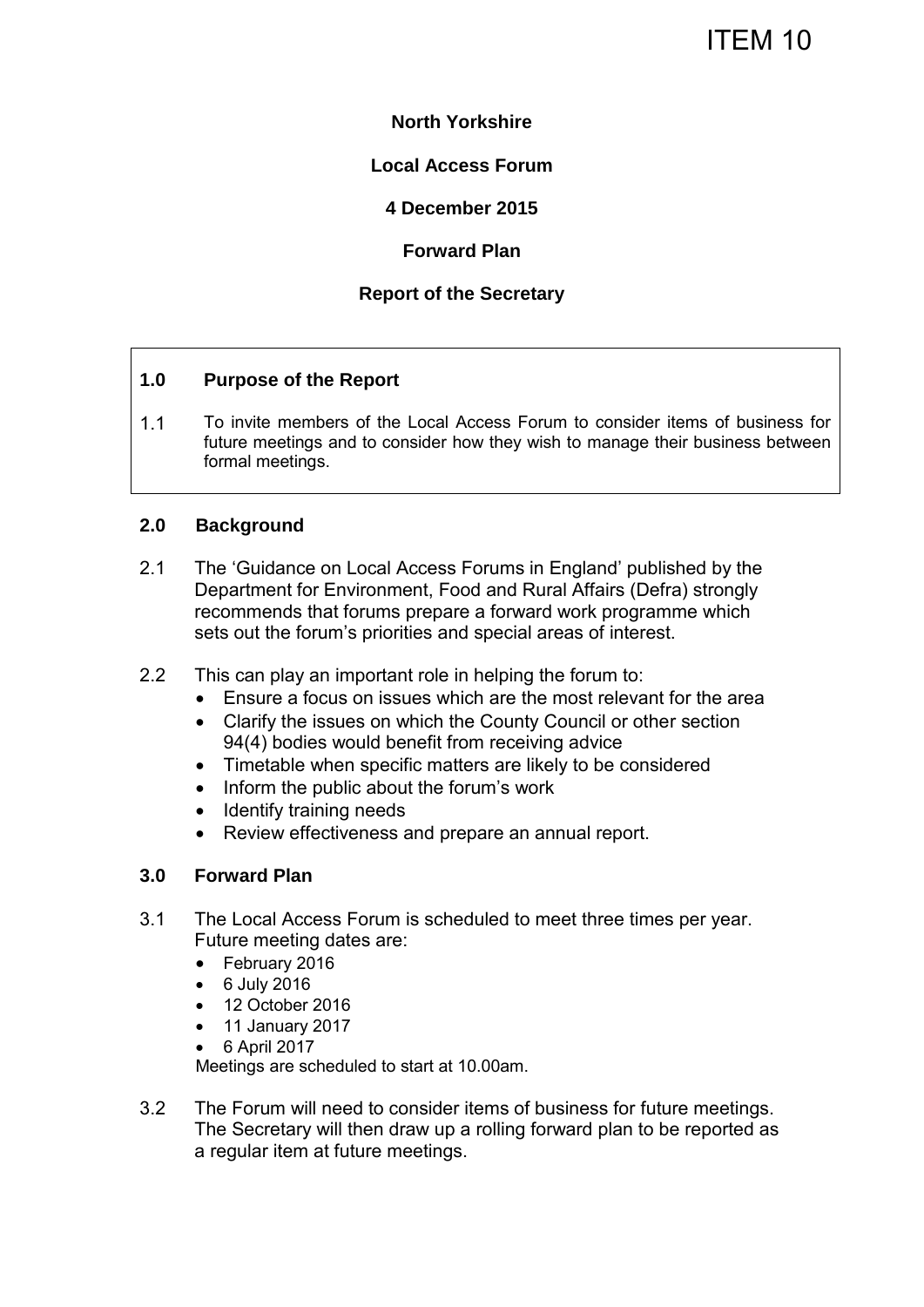- 3.3 The Forum is expected to prepare an annual report on its activity and this will need to be scheduled into the forward plan at an appropriate time in the year.
- 3.4 Rachel Connolly, former Chair of the Forum, has provided the attached summary of recent relevant activity (Appendix 1). Members may find this useful in identifying potential items for the forward plan. She has also raised the Schools and Education Project as a potential future item of business.
- 3.5 Members may also want to consider how they wish to manage their business between formal meetings. For example, the previous agenda item proposed the establishment of a small working group in relation to the Countryside Access Service Review.

### **4.0 Recommendation**

3.1 That the Local Access Forum considers items of business for future meetings.

BARRY KHAN Assistant Chief Executive (Legal and Democratic Services) County Hall NORTHALLERTON

Report author: Kate Arscott, Secretary to North Yorkshire Local Access Forum

#### **Background Documents**: None